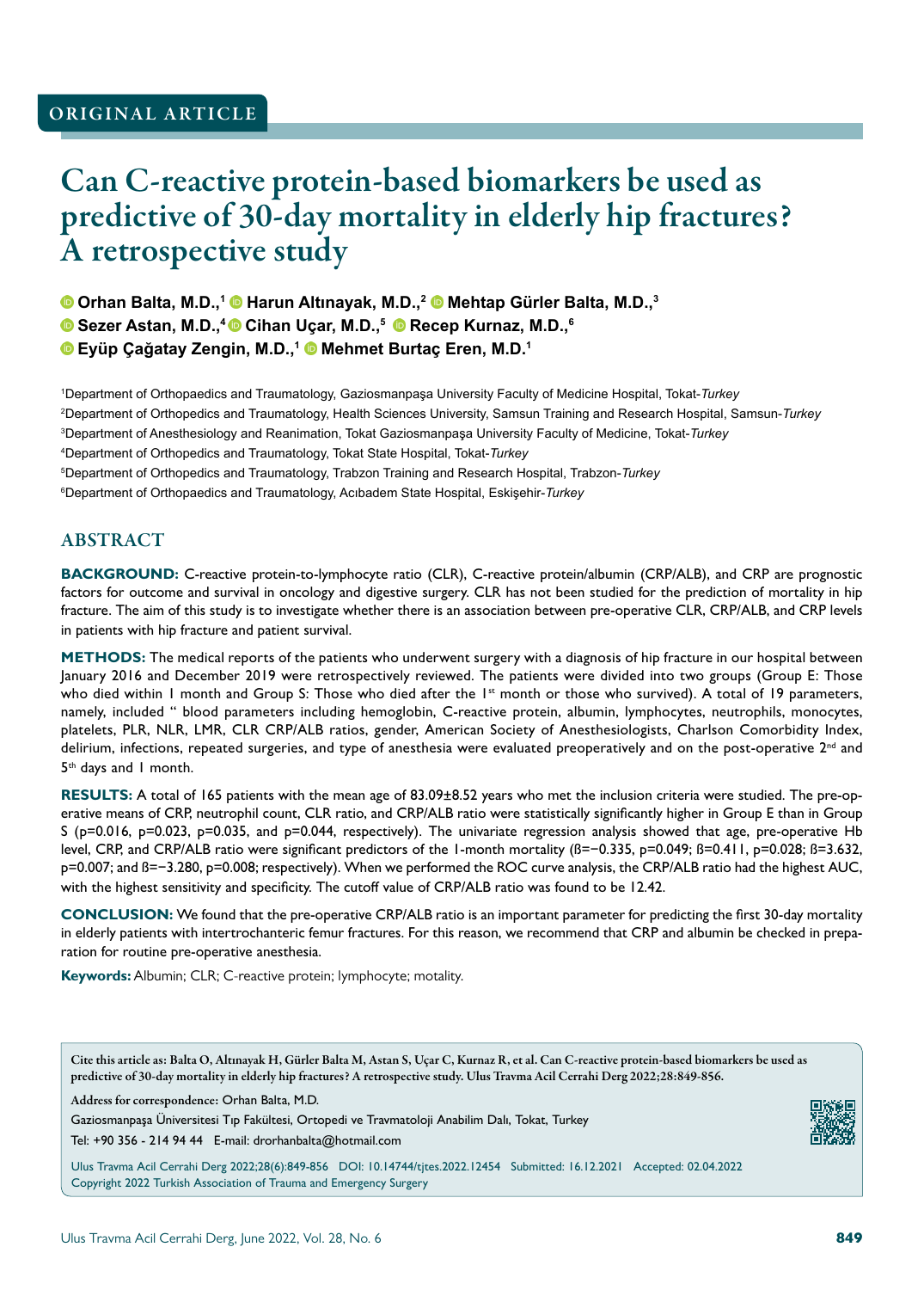#### INTRODUCTION

Hip fractures are injuries that are common in the elderly causing morbidity and mortality.<sup>[1]</sup> The majority of deaths from hip fractures are due to post-operative complications.[2] There are various studies in the literature that examine the association between pre-operative risk factors and mortality in elderly patients undergoing surgery.<sup>[3]</sup> Inflammatory changes caused by hip trauma and surgery may affect the survival of patients undergoing surgery for hip fracture.<sup>[4]</sup>

Post-operative lymphopenia is an important finding that indicates a high risk of complications in elderly patients.[5] Lymphopenia that develops after surgical trauma and becomes permanent after surgery is associated with high mortality.<sup>[6]</sup> Pre-operative lymphopenia is associated with a higher incidence of post-operative complications such as cardiac, infectious, and renal failure.<sup>[7]</sup> In the general population, lymphopenia is also associated with an increased risk of hospitalization for infection.[7]

The level of albumin in serum is considered an indicator of nutritional status. Albumin that is a negatively charged substance synthesized by the liver is an acute-phase reactant.<sup>[7]</sup> There are studies in the literature showing that pre-operative low albumin level (ALB) increases mortality.<sup>[8,9]</sup> Serum C-reactive protein (CRP), synthesized by the liver, is a positive acute-phase reactant.<sup>[10]</sup> It is a powerful marker of systemic inflammation and a good indicator of vascular events that may develop.<sup>[11]</sup> CRP has been shown to be closely associated with trauma, inflammation, and bacterial infections.[12]

The ratio of C-reactive protein-to-lymphocyte ratio (CLR) is a new indicator of inflammatory status.<sup>[13]</sup> It is simply calculated based on the ratio of CRP to lymphocytes. CLR has recently been defined in some studies as a new parameter to determine the prognosis of malignancy.<sup>[13]</sup> In patients with malignancies, both elevated CRP and decreased peripheral blood lymphocyte count have been associated with poor prognosis.<sup>[13]</sup> Although CLR is used as an inflammatory parameter in various fields of medicine, to our knowledge, there is no literature evaluating its ability to predict mortality in hip fractures. There is no consensus on the relationship between high CRP and low albumin blood levels and the CRP/ALB ratio and mortality in hip fractures. The aim of this study is to investigate whether there is an association between pre-operative CLR, CRP/ALB, and CRP levels in patients with hip fractures and patient survival.

#### MATERIALS AND METHODS

We designed the study as a retrospective cohort study after receiving approval from the local ethics committee (21- KAEK-218). The study evaluated the patients diagnosed with an unstable fracture in the pertrochanteric region (AO31A2) according to the AO/OTA classification system and operated on with a short proximal femoral nail at a single center (Faculty of Medicine, Gaziosmanpasa University) between January 2016 and December 2019.

The data of the patients were obtained from the pre-operative anesthesia records and patient medical records using the electronic patient record system (Enlil Hospital Information Management System, Version V2.19.46 20191118) and the PACS software (Sectra Workstation Ids7, Version 21.2.11.6289; ©2019 Sectra Ab). The mortality data were taken from the national population management system.

Inclusion criteria are patients over the age of 60 years old with a diagnosis of acute hip fracture resulted from low-energy trauma (<7 days) who underwent internal fixation in closed reduction (CRIF). Patients with bilateral hip fractures, fractures extending to the subtrochanteric region or femoral shaft, pathological and multiple fractures with multi-trauma, cirrhosis, cancer patients undergoing chemotherapy treatment, and those with missing data and severe cognitive impairment were excluded from the study.

The patients were divided into two groups (E: Death in 1 month and S: Death after 1 month or survivors). The patient's comorbidities were collected. We recorded the patients' demographic data (including the date of death if occurred, gender, and age), American Society of Anesthesiologists (ASA) score, type of anesthesia (combined spinal epidural: CSE, general anesthesia: GA, and spinal anesthesia: SA), Charlson Comorbidity Index (CCI), requirement of intensive care unit (ICU), delirium, hemoglobin (Hb) level, time of entry into the operating room (day), necessitating blood transfusion, length of hospital stay (day), post-operative length of ICU stay, infection, reoperations, and blood biochemical and hematological parameters. The time to surgery was calculated as the time from the fracture to the patient's entry into the anesthesia room. The ASA score, which is a subjective measure of the patient's pre-operative physical condition, was graded from 1 to 5.

All blood samples were processed in a blood analyzer used in our laboratory for the determination of the complete blood cell counts (CBCs) and biochemical analyses. We evaluated the Hb, C-reactive protein (CRP), ALB, lymphocyte (Lym), neutrophil (Neu), monocyte (Mono), platelet (Plt), mean CRP value, CRP/Lym, CRP/ALB, Neu/Lym Plt/Lym, Lym/Mono on the admission, and post-operative 2<sup>nd</sup> and 5<sup>th</sup> days and 1 month.

All patients were operated on in the supine position, without the use of a traction table, by the same surgical team. The patients who participated in the study continued to take the medications they were prescribed for their comorbidities. In addition, subcutaneous enoxaparin sodium and anti-embolic stockings were administered daily for prophylaxis of deep vein thrombosis after surgery. The patients were followed up monthly for the first 3 months, then at 6 months and 1 year. Follow-up was defined as the time between hospitalization and date of death or last follow-up (January 1, 2021).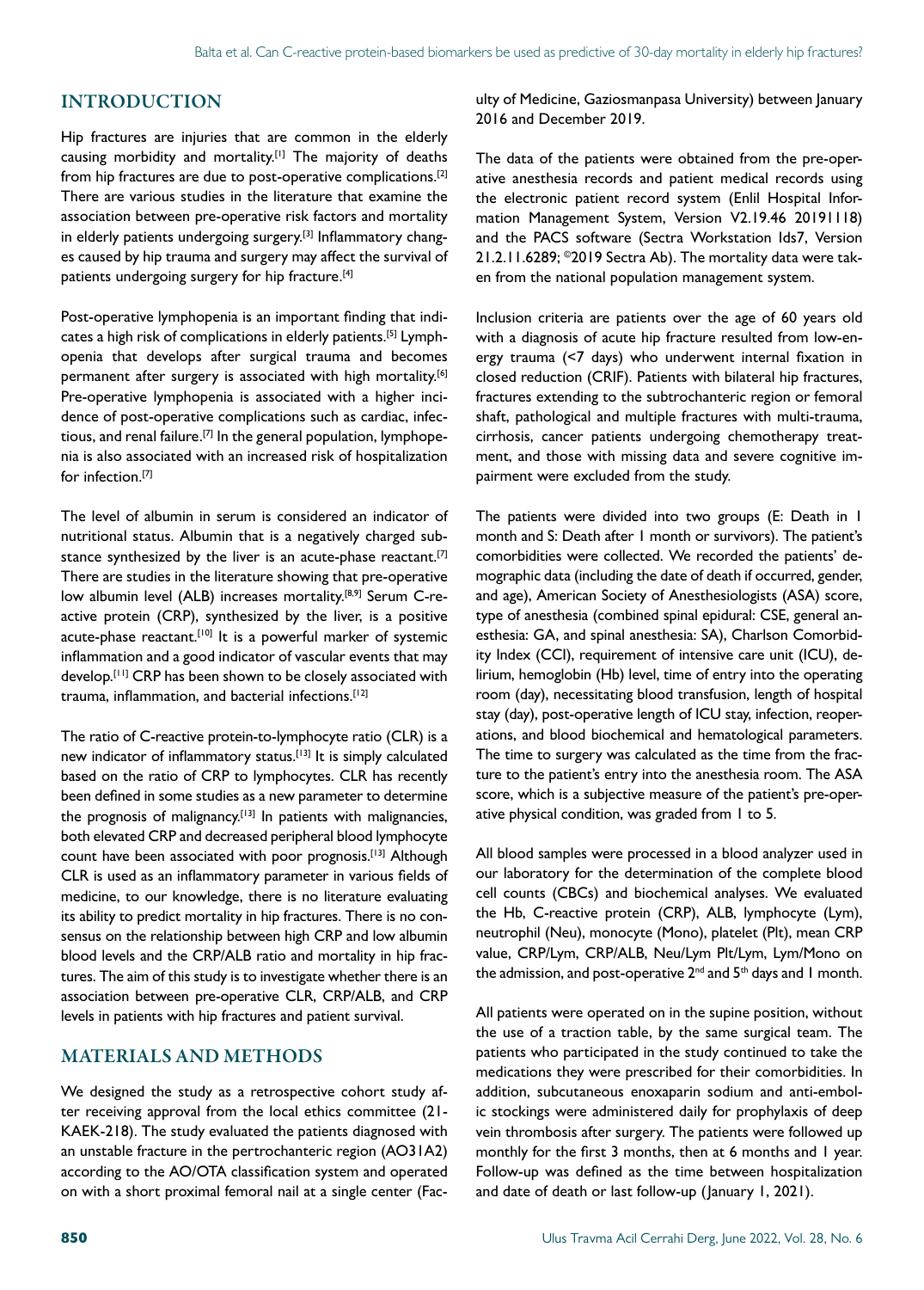#### Statistical Analysis

The normality was assessed using one-sample Kolmogorov–Smirnov test for each variable. The quantitative data are presented as means and standard deviation, and the qualitative data as frequency and percentage. The qualitative data analyses were carried out using Chi-square test. Independent samples t-test was used to compare the laboratory values of the groups with normal distribution, and Mann-Whitney U test was performed for the variables with abnormal distribution. Intragroup comparison was made by repeated measures ANOVA test. A linear regression analysis was conducted for possible predictors on 1 month mortality. ROC curve analysis was employed to assess the sensitivity and specificity of the possible predictors. A logistic regression analysis was carried out for possible predictors on 1 month mortality. All statistical analyses were conducted using the Statistical Package for the Social Sciences Inc., Chicago, IL, version 20.0 software. The statistical significance for all analyses was set at p<0.05.

#### RESULTS

A total of 165 cases were enrolled in this study, where 95 (57.6%) of those were female. The mean age of the patients was 83.09±8.52. The demographic characteristics of the groups are presented in Table 1. The mean age of the patients in Group E was significantly higher than that of Group S (p<0.05; Table 1). The ICU admission in Group E was found to be more frequent compared to Group S (p=0.002; Table 1). The comparison of CBC and biochemical analyses of the groups is displayed in Table 2. The pre-operative means of CRP value, neutrophil count, CRP/lymphocyte value, and CRP/ALB were found higher in Group E than in Group S (p=0.016, p=0.023, p=0.035, and p=0.044, respectively; Table 2). The post-operative Hb, post-operative  $5<sup>th</sup>$  day albumin, and post-operative 1<sup>st</sup> month Hb values were higher in Group S than in Group E (p=0.047, p=0.013, and p=0.013, respectively; Table 2). In Group E, the post-operative  $5<sup>th</sup>$  day CRP, post-operative neutrophil count, post-operative Neu/ Lym value, and post-operative Lym/Mono value were significantly different when compared to the pre-operative values (p=0.012, p=0.002, p=0.034, and p=0.028, respectively; Table 2). In Group S, the post-operative CRP value, post-operative 5<sup>th</sup> day CRP value, post-operative Hb value, post-operative  $5<sup>th</sup>$  day Hb value, post-operative  $1<sup>st</sup>$  month Hb value, post-operative lymphocyte count, post-operative neutrophil count, post-operative  $5<sup>th</sup>$  day neutrophil count, post-operative  $1<sup>st</sup>$ month neutrophil count, post-operative monocyte count, post-operative 1<sup>st</sup> month monocyte count, post-operative 5<sup>th</sup> day platelet count, post-operative  $1<sup>st</sup>$  month platelet count, post-operative CRP/Lym ratio, post-operative 5<sup>th</sup> day CRP/ Lym ratio, post-operative Neu/Lym ratio, post-operative 1st month Neu/Lym ratio, post-operative Plt/Lym ratio, post-operative  $5<sup>th</sup>$  day Plt/Lym ratio, post-operative  $1<sup>st</sup>$  month Plt/ Lym ratio, post-operative Lym/Mono ratio, post-operative Ist month Lym/Mono ratio, and post-operative CRP/ALB ratio were significantly changed compared to the pre-operative values (p<0.05, p<0.05, p<0.05, p<0.05, p=0.009, p<0.05, p=0.006, p=0.012, p<0.05, p=0.024, p<0.05, p=0.002, p<0.05, p<0.05, p=0.018, p<0.05, p=0.014, p=0.004, p=0.004, p=0.002, p<0.05, p=0.049, and p=0.044, respectively; Table 2). The univariate regression analysis revealed that age, pre-operative Hb level, pre-operative CRP value, and pre-operative CRP/ALB ratio were significant predictors for 1 month

|                      | Group E         | <b>Group S</b>   | p                    |  |
|----------------------|-----------------|------------------|----------------------|--|
|                      | n (%)           | n (%)            |                      |  |
| Gender (Female)      |                 |                  |                      |  |
| Female               | 19(63.3)        | 76 (56.3)        | $0.481$ <sup>a</sup> |  |
| Male                 | 11(36.7)        | 59 (43.7)        |                      |  |
| ASA (II/III/IV)      |                 |                  |                      |  |
| $\mathbf{II}$        |                 | 8(5.9)           |                      |  |
| Ш                    | 17(56.7)        | 103(76.3)        |                      |  |
| IV                   | 13(43.3)        | 24 (17.8)        |                      |  |
| CCI (0/1/2/3/4/5)    |                 |                  |                      |  |
| 0                    | 3(10)           | 20 (14.8)        |                      |  |
| T                    | 10(33.3)        | 49 (36.3)        |                      |  |
| $\overline{2}$       | 12(40)          | 39 (28.9)        |                      |  |
| 3                    | 3(10)           | 19(14.1)         |                      |  |
| 4                    | (3.3)           | 6(4.4)           |                      |  |
| 5                    | (3.3)           | 2(1.5)           |                      |  |
| Type of anesthesia   |                 |                  |                      |  |
| <b>CSE</b>           |                 | 8(6)             |                      |  |
| <b>SA</b>            | 18(60)          | 65 (48.9)        |                      |  |
| <b>GA</b>            | 12(40)          | 60(45.1)         |                      |  |
| IC admission         |                 |                  |                      |  |
| Admitted             | 26 (86.7)       | 75 (55.6)        | $0.002*$             |  |
| Delirium             |                 |                  |                      |  |
| Present              | (3.3)           | 11(8.1)          | 0.696 <sup>b</sup>   |  |
| Infection            |                 |                  |                      |  |
| Present              |                 | 2(1.5)           | >0.05 <sup>b</sup>   |  |
| Re-operation         |                 |                  |                      |  |
| Present              | 1(3.3)          | 9(6.7)           | 0.691 <sup>b</sup>   |  |
|                      | Mean±SD         | Mean±SD          |                      |  |
| Age (years)          | 89±6.32         | $81.77 \pm 8.41$ | $<$ 0.05 $c^*$       |  |
| Hospital stay (days) | $9.96 \pm 4.89$ | $8.66 \pm 8.55$  | 0.423c               |  |

E: Death in one month; S: Death after one month or survivors; CCI: Charlson Comorbidity Index; ASA: American Society of Anesthesiologists Score; IC: Intensive care; CSE: Combined spinal-epidural anesthesia; SA: Spinal anesthesia; GA: General anesthesia; SD: Standard deviation. \*P<0.05. <sup>a</sup>Chi-square test. **bFisher's exact test. 'Student t test.**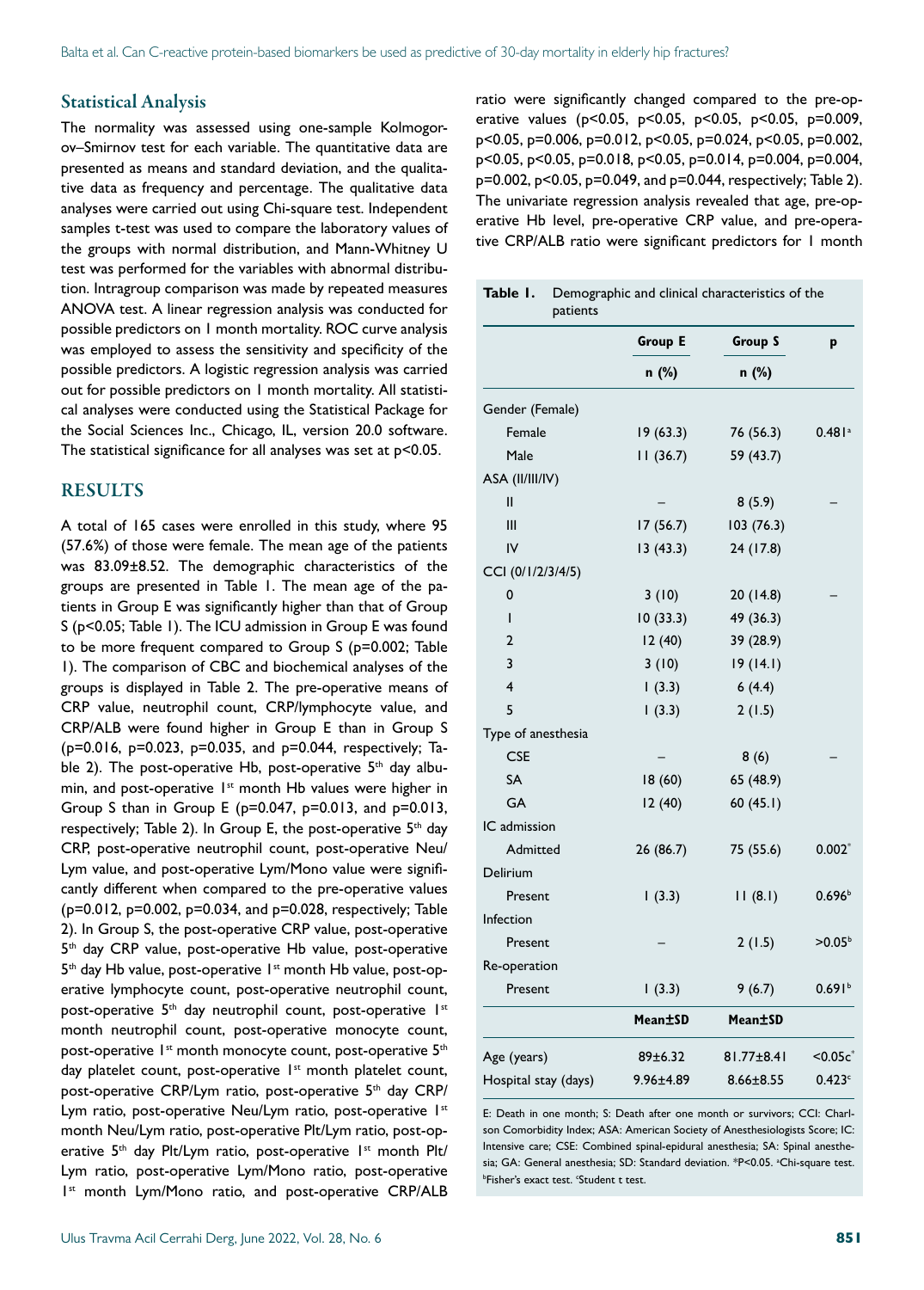|                                     | <b>Group E</b><br>$(n=30)$ | <b>Group S</b><br>$(n=135)$ | p                    |  |
|-------------------------------------|----------------------------|-----------------------------|----------------------|--|
| Preop-Hb                            | $10.86 \pm 1.71$           | $11.46 \pm 1.6$             | 0.069a               |  |
| Preop-CRP                           | 75.43±65.44                | 42.05±61.11                 | $0.016a^*$           |  |
| Preop-Alb                           | $3.17 \pm 0.45$            | $3.45 \pm 0.45$             | $0.078$ <sup>a</sup> |  |
| Preop-Lym                           | $1.14 \pm 0.59$            | $1.45 \pm 1.14$             | 0.151a               |  |
| Preop-Neu                           | $9.6 \pm 5.19$             | $7.88 \pm 3.3$              | $0.023a^*$           |  |
| Preop-Mono                          | $0.76 \pm 0.36$            | 1.19±5.19                   | $0.645^{\circ}$      |  |
| Preop-Plt                           | 203.333±60.17              | 226.95±83.51                | 0.145a               |  |
| Preop-CRP/Lym                       | 79.14±82.15                | 43.2284.25                  | $0.035a^*$           |  |
| Preop-Neu/Lym                       | $10.21 \pm 6.62$           | $8.27 \pm 9.01$             | 0.270a               |  |
| Preop-Plt/Lym                       | 211.28±91.89               | 211.7±153.29                | 0.989a               |  |
| Preop-Lym/Mono                      | $1.87 \pm 1.42$            | $2.06 \pm 1.41$             | 0.518a               |  |
| Preop-CRP/Alb                       | 32.16±21.98                | I5.66±23.43                 | $0.044^{a*}$         |  |
| Postop-Hb                           | $9.37 \pm 1.37$            | $9.98 \pm 1.54$             | $0.047a*$            |  |
| Postop-CRP                          | $168.06 \pm 97.1$          | $153.3 + 93.29$             | 0.487a               |  |
| Postop-Alb                          | $2.77 \pm 0.41$            | $2.97 + 0.44$               | 0.139a               |  |
| Postop-Lym                          | $1.09 \pm 0.97$            | $1.14 \pm 1.01$             | 0.793a               |  |
| Postop-Neu                          | $10.3 + 5.35$              | $8.7 + 4.8$                 | $0.110^a$            |  |
| Postop-Mono                         | $0.78 + 0.05$              | $0.88 \pm 0.45$             | 0.276a               |  |
| Postop-Plt                          | 200.76±71.12               | 218.26±80.43                | 0.274a               |  |
| Postop-CRP/Lym                      | 269.31±308.09              | 179.52±145.13               | 0.168 <sup>b</sup>   |  |
| Postop-Neu/Lym                      | $12.87 + 8.37$             | $9.45 \pm 5.87$             | 0.041 <sup>b</sup>   |  |
| Postop-Plt/Lym                      | 276.42±215.14              | 236.82±132.51               | 0.340 <sup>b</sup>   |  |
| Postop-Lym/Mono                     | 1.79±1.29                  | $1.71 \pm 3.09$             | $0.888$ <sup>a</sup> |  |
| Postop-CRP/Alb                      | 72.29±38.78                | 55.73±37.84                 | 0.176a               |  |
| Postop 5 <sup>th</sup> day-Hb       | $9.06 \pm 1.26$            | $9.64 \pm 1.39$             | $0.087$ <sup>a</sup> |  |
| Postop 5 <sup>th</sup> day-CRP      | 148.48±98.96               | III.81±82.53                | 0.126a               |  |
| Postop 5 <sup>th</sup> day-Alb      | $2.48 \pm 0.62$            | $2.9 \pm 0.51$              | $0.013^{a*}$         |  |
| Postop 5 <sup>th</sup> day-Lym      | $1.11 \pm 0.65$            | $3.69 \pm 22.43$            | $0.602$ <sup>a</sup> |  |
| Postop 5th day-Neu                  | $8.02 \pm 5.51$            | $6.41 \pm 2.55$             | 0.204 <sup>b</sup>   |  |
| Postop 5 <sup>th</sup> day-Mono     | $0.89 \pm 1.49$            | $0.7 \pm 0.31$              | 0.578 <sup>b</sup>   |  |
| Postop 5 <sup>th</sup> day-Plt      | 229.57±88.57               | 252.47±88.02                | 0.289a               |  |
| Postop 5 <sup>th</sup> day-CRP/Lym  | 330.21±711.9               | 104.78±86.34                | 0.211 <sup>b</sup>   |  |
| Postop 5 <sup>th</sup> day-Neu/Lym  | $10.01 \pm 9$              | $6.23 + 4.4$                | 0.074 <sup>b</sup>   |  |
| Postop 5 <sup>th</sup> day-Plt/Lym  | 297.2±214.21               | 236.24±127.97               | 0.223 <sup>b</sup>   |  |
| Postop 5 <sup>th</sup> day-Lym/Mono | $2.17 \pm 1.38$            | $4.76 \pm 24.07$            | $0.624$ <sup>a</sup> |  |
| Postop 5th day-CRP/Alb              | 76.43±87                   | 39.58±27.41                 | 0.117 <sup>b</sup>   |  |
| Postop I month-Hb                   | $8.53 \pm 1.43$            | $10.89 \pm 2.02$            | $0.013^{a*}$         |  |
| Postop I month-CRP                  | 110.4±61.72                | 48.27±70.34                 | $0.063$ <sup>a</sup> |  |
| Postop I month-Alb                  | $2.58 \pm 0.32$            | $3.31 \pm 0.7$              | $0.052$ <sup>a</sup> |  |
| Postop I month-Lym                  | $0.91 \pm 0.64$            | $1.59 \pm 1.16$             | $0.200$ <sup>a</sup> |  |
| Postop I month-Neu                  | $12.62 \pm 9.44$           | $5.22 \pm 1.88$             | 0.155 <sup>b</sup>   |  |
| Postop I month-Mono                 | $0.5 \pm 0.08$             | $0.59 \pm 0.24$             | 0.421a               |  |
| Postop I month-Plt                  | 329.6±200.86               | 289.47±111.61               | $0.472$ <sup>a</sup> |  |
| Postop I month-CRP/Lym              | 231.93±214.61              | 44.79±87.88                 | 0.123 <sup>b</sup>   |  |
| Postop I month-Neu/Lym              | 25.52±31.91                | $4.55 \pm 3.34$             | 0.216 <sup>b</sup>   |  |
| Postop I month-Plt/Lym              | 694.07±794.99              | 247.54±173.39               | 0.278 <sup>b</sup>   |  |
| Postop I month-Lym/Mono             | $1.97 \pm 1.69$            | $3.75 \pm 5.87$             | 0.506a               |  |
| Postop I month-CRP/Alb              | 53.26±15.87                | 21.78±36.87                 | $0.106^{a}$          |  |

## **Table 2.** The comparison of CBC and biochemical analyses

E: Death in one month; S: Death after one month or survivors; Hb: Hemoglobin; CRP: C-reactive protein; Alb: Albumin; Lym: Lymphocyte; Neu: Neutrophil; Mono: Monocyte; Plt: Platelet. \*P<0.05. \*Independent samples t test. \*Mann-Whitney U test.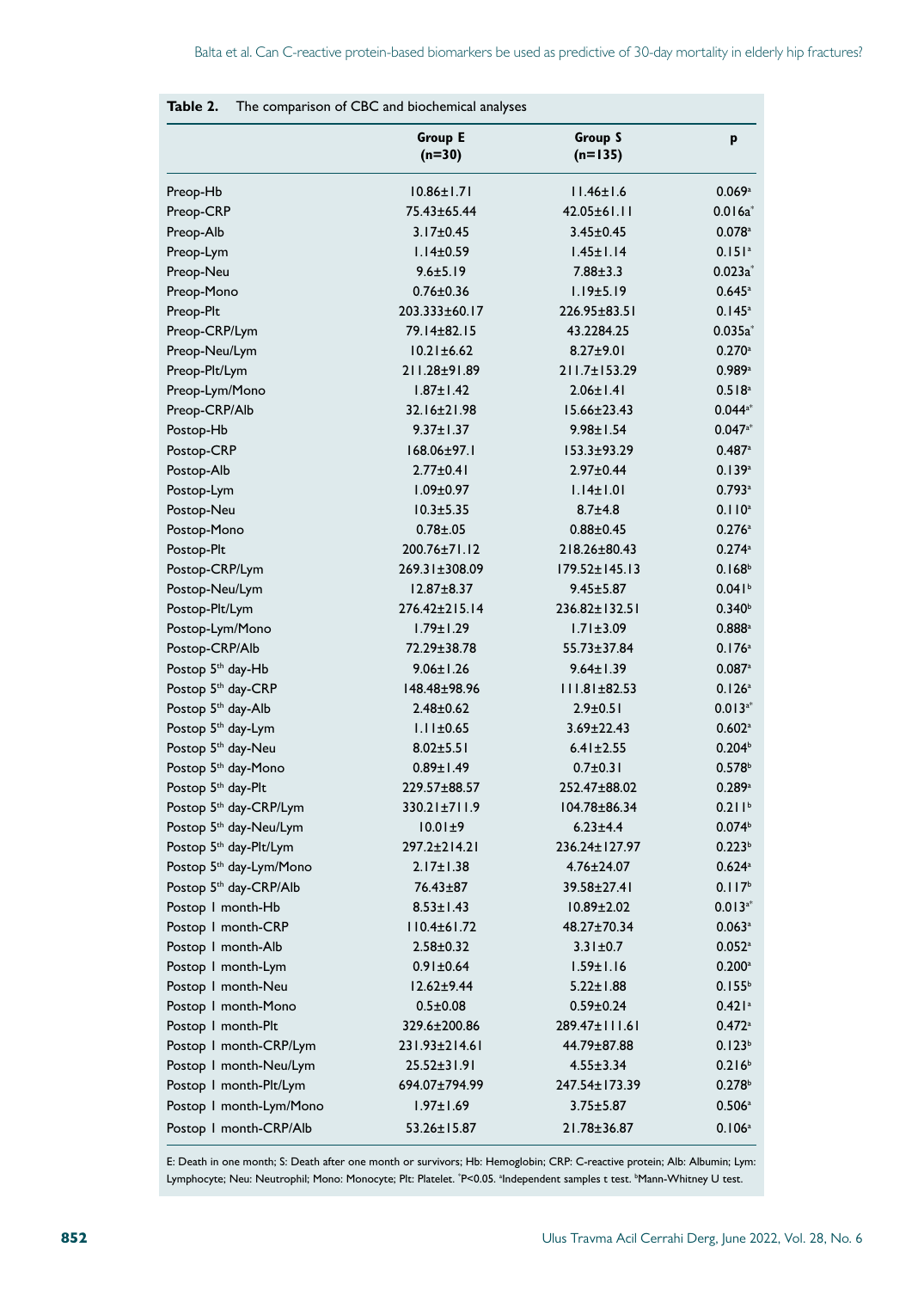| Table 3.<br>Univariate analysis of predictors |  |  |  |  |  |  |  |
|-----------------------------------------------|--|--|--|--|--|--|--|
| p                                             |  |  |  |  |  |  |  |
| $0.049*$                                      |  |  |  |  |  |  |  |
| 0.118                                         |  |  |  |  |  |  |  |
| $0.028*$                                      |  |  |  |  |  |  |  |
| $0.007*$                                      |  |  |  |  |  |  |  |
| 0.876                                         |  |  |  |  |  |  |  |
| 0.160                                         |  |  |  |  |  |  |  |
| 0.055                                         |  |  |  |  |  |  |  |
| 0.378                                         |  |  |  |  |  |  |  |
| 0.110                                         |  |  |  |  |  |  |  |
| 0.120                                         |  |  |  |  |  |  |  |
| 0.309                                         |  |  |  |  |  |  |  |
| 0.058                                         |  |  |  |  |  |  |  |
| 0.686                                         |  |  |  |  |  |  |  |
| $0.008*$                                      |  |  |  |  |  |  |  |
|                                               |  |  |  |  |  |  |  |

E: Death in one month; S: Death after one month or survivors; Hb: Hemoglobin; CRP: C-reactive protein; Alb: Albumin; Lym: Lymphocyte; Neu: Neutrophil; Mono: Monocyte; Plt: Platelet. This model explains 54.6% of the variance. The dependent variable was mortality.

mortality [ß=−0.335, p=0.049; ß=0.411, p=0.028; ß=3.632, p=0.007; and ß=−3.280, p=0.008; respectively; Table 3). The ROC curve analysis for the CRP/ALB ratio showed an AUC



**Figure 1.** ROC curve for CRP/ALB ratio

of 0.727 with a cutoff value of 12.42 providing a sensitivity of 81.8% and a specificity of 69.4% (Table 4; Fig. 1). The 30 day mortality increased by 1.32 times when the pre-operative CRP to albumin ratio increased one unit (Table 5).

#### DISCUSSION

Most hip fracture patients are known to be malnourished. [14] Total lymphocyte count and albumin are considered nutritional markers.[15] Pain, anesthesia, and surgery are important stress factors in elderly hip fracture patients. A high CRP

| Table 4.<br>ROC curve results and sensitivity, specificity, positive–negative predictive values |              |            |                    |                  |            |            |         |  |  |
|-------------------------------------------------------------------------------------------------|--------------|------------|--------------------|------------------|------------|------------|---------|--|--|
| <b>Variables</b>                                                                                | Cut-off      | <b>AUC</b> | <b>Sensitivity</b> | <b>Specifity</b> | <b>PPV</b> | <b>NPV</b> | p       |  |  |
| Time to surgery                                                                                 | $\geq 4$     | 0.6398     | 0.4667             | 0.7778           | 0.3182     | 0.8678     | 0.008   |  |  |
| Preoperative Hemoglobine                                                                        | $\leq$ 10.3  | 0.6168     | 0.5                | 0.7926           | 0.3488     | 0.877      | < 0.001 |  |  |
| <b>Preoperative CRP</b>                                                                         | $\geq$ 36    | 0.6574     | 0.6667             | 0.6296           | 0.2857     | 0.8947     | 0.004   |  |  |
| Preoperative CRP to Lymphocyte                                                                  | $\geq 50$    | 0.6865     | 0.6333             | 0.7704           | 0.38       | 0.9043     | < 0.001 |  |  |
| Preoperative CRP to Albumine                                                                    | $\ge$   2.42 | 0.7273     | 0.8182             | 0.6944           | 0.45       | 0.9259     | 0.028   |  |  |

AUC: Area under curve; PPV: Positive predictive value; NPV: Negative predictive value; CRP: C-reactive protein; Alb: Albumin; AUC: Area under curve; PPV: Positive predictive value; NPV: Negative predictive value.

| Table 5. |  | Multivariate logistic regression for 30 day mortality |  |  |
|----------|--|-------------------------------------------------------|--|--|
|----------|--|-------------------------------------------------------|--|--|

| <b>Variables</b>               |       | <b>Univariate</b>    |                                 |              |       | <b>Multivariate</b> |                                 |              |  |
|--------------------------------|-------|----------------------|---------------------------------|--------------|-------|---------------------|---------------------------------|--------------|--|
|                                | p     | <b>Odds</b><br>Ratio | 95% CI for<br><b>Odds Ratio</b> |              | p     | Odds<br>Ratio       | 95% CI for<br><b>Odds Ratio</b> |              |  |
|                                |       |                      | Lower                           | <b>Upper</b> |       |                     | Lower                           | <b>Upper</b> |  |
| Preoperative CRP to albumine   | 0.044 | 1.026                | 0.999                           | 1.055        | 0.042 | 1.327               | 0.986                           | 1.787        |  |
| <b>Preoperative CRP</b>        | 0.016 | 1.007                | 1.001                           | 1.012        | 0.097 | 0.912               | 0.817                           | 1.017        |  |
| Preoperative CRP to lymphocyte | 0.035 | 1.004                | 1.000                           | 1.008        | 0.398 | 1.005               | 0.993                           | 1.017        |  |

CRP: C-reactive protein; CI: Confidence interval.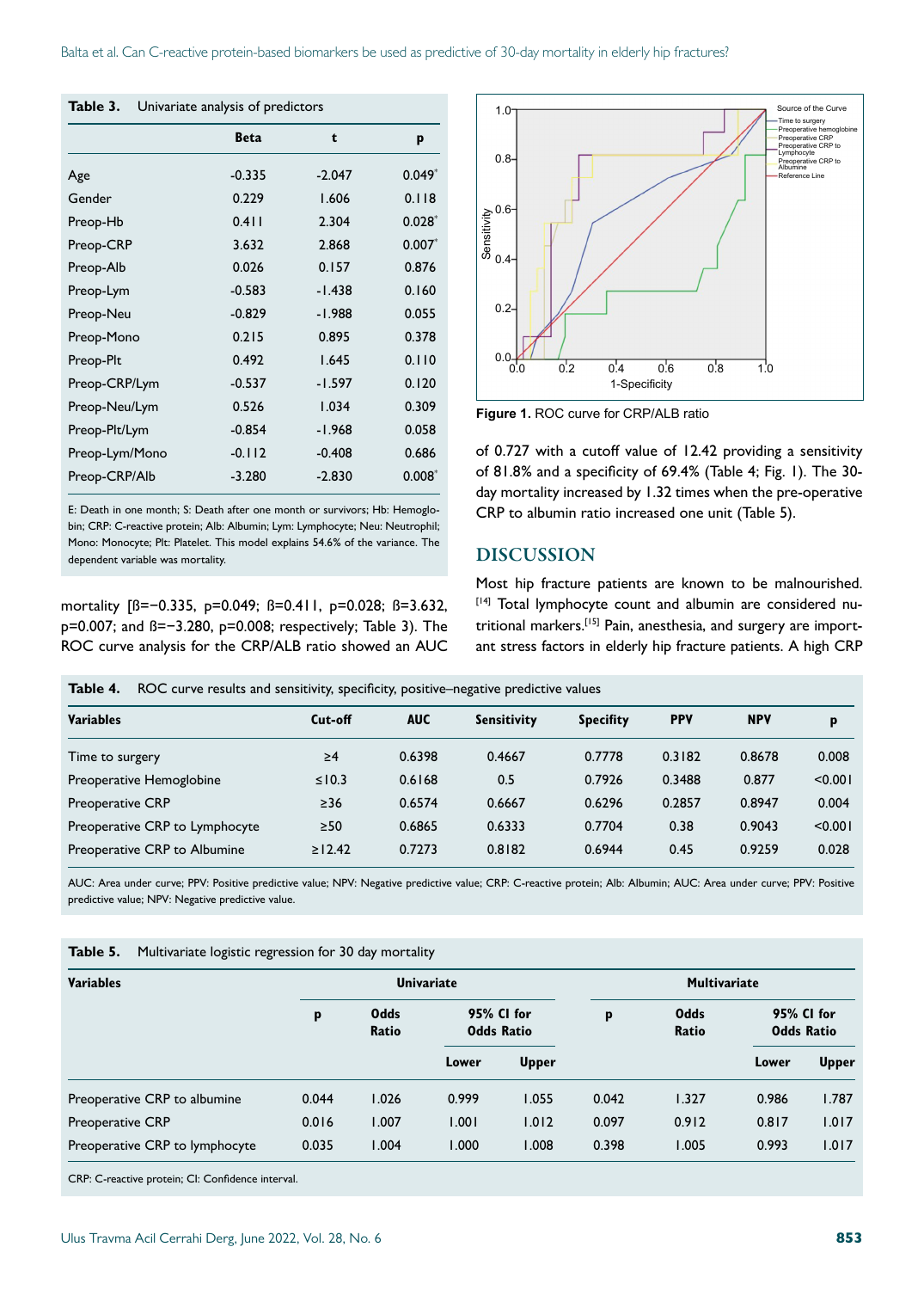level is associated with the severity of post-traumatic stress. [16] Therefore, we hypothesized that an elevated CLR level resulting from an increase in CRP level and/or a decrease in lymphocyte count and albumin levels may contribute to poor prognosis in elderly patients with hip fractures. The present study shows that the patients who died within the first 30 days after surgery had higher pre-operative CRP, CLR, and CRP/ ALB ratios compared to surviving patients. Among all ratios, the CRP/ALB ratio was found to perform better in predicting mortality. The CRP/ALB ratio, a new prognostic marker associated with inflammation, can be easily calculated by dividing serum CRP level by serum albumin level. Our study showed that combining these parameters into a single index is a more effective for predicting inflammation than CRP or albumin alone, due to the contrasting aspects of each marker.

It is well known that inflammation plays a major role in mortality.[4] Although the relationship between mortality and many parameters in patients with hip fractures has been investigated, to our knowledge, the effect of pre-operative CLR ratio on mortality prediction is unknown. CLR is a simple inflammatory marker that is easily calculated by dividing CRP by lymphocyte count. CLR has recently been used to predict inflammation in COVID-19, digestive surgery, and oncology. [17,18] It has been shown that low lymphocyte count is an important risk factor for the development of post-operative sepsis and mortality.<sup>[19]</sup> In reviewing the literature, we could not find any study in which CLR, an inflammatory marker, has been used to predict mortality in patients with hip fracture. We think that this could be due to the fact that CRP is not routinely measured in preparation for anesthesia. In our study, there was no statistically significant difference between Group S and Group E in terms of PLR, NLR, and MLR ratios. However, a statistically significant difference was detected between these groups in terms of pre-operative CLR.

The mortality rate in the early phase is considerably high in patients with hip fractures.<sup>[20]</sup> In addition to the studies demonstrating an increased risk of mortality after hip fractures, there are numerous studies investigating survival and the prognostic factors that influence it.<sup>[21]</sup> Age, functional status of the patient before surgery, comorbid factors, and ASA scores have been reported to be associated with mortality.<sup>[22]</sup> However, most of these predictive factors are not correctable. Very few factors, such as anemia, can be corrected before surgery.<sup>[23]</sup> Anemia is common in geriatric patients with hip fractures. It may be caused by blood loss associated with hip fracture or by concomitant chronic diseases. Anemia-related morbidity and mortality may be due to hypoperfusion, increased cardiac demands, and transfusion-related complications.[24] The results of our study show that elderly patients with hip fracture who had a Hb level of 10.3 (g/dL) or less at the time of admission had a higher mortality rate in the first 30 days.

It has been found that malnutrition rates increase in elderly patients with hip fractures. Bohl et al.<sup>[25]</sup> determined the threshold value for ALB as 3.50 g/dL in their study to predict 1-year mortality, hospitalizations, and complications from ALB. In addition, they compared patients with normal albumin levels and those with hypoalbuminemia and detected that the mortality rate was higher in patients with hypoalbuminemia.

Harrison et al.<sup>[26]</sup> investigated the effect of pre-operative hypoalbuminemia on 1-year mortality and reported that the mean pre-operative ALB was 2.95 g/dL in patients who died while 3.28 g/dL in surviving patients. In our study, the albumin values measured on the post-operative 5<sup>th</sup> day rather than the pre-operative albumin values were statistically significantly lower in the patients who died within the first 30 days. The mean albumin value on the post-operative  $5<sup>th</sup>$  day was  $2.9\pm0.51$ mg/dL in Group S while 2.48±0.62 mg/dL in Group E.

In recent studies in the literature, inflammation in the body, which is considered one of the main causes of death in elderly patients, and many parameters that are triggered by this inflammation or indicative of events that trigger inflammation have been investigated.<sup>[27,28]</sup> PLR,<sup>[6]</sup> NLR,<sup>[29]</sup> interleukin-6,<sup>[30]</sup> CRP,[31] prognostic nutritional index (PNI), and CRP/PNI ratio<sup>[32]</sup> have been used to predict mortality associated with hip fracture. In addition, several studies are in progress to determine the parameters that can predict mortality with high level of accuracy in elderly hip fracture patients. CRP is a non-specific systemic marker of inflammation. It has been stated in the literature that a high serum CRP level is an independent indicator of mortality in coronary artery disease, atherosclerosis, and strokes.[33,34] The reports in the literature regarding the relationship between hip fracture and CRP levels are controversial. Beloosesky et al.<sup>[35]</sup> found no association between pre-operative and post-operative CRP levels and 6-month mortality in geriatric patients undergoing hip fracture surgery. Niessen et al.,[36] in their retrospective study of patients with hip fractures, found no association between CRP level measured before surgery or at hospitalization and in-hospital mortality. Kim et al.<sup>[31]</sup> showed that a high pre-operative CRP level (>10.0 mg/dL) was associated with 1-year mortality after hip fracture surgery in the elderly. Fakler et al.<sup>[37]</sup> reported that the effect of pre-operative CRP on mortality is significant in patients with femoral neck fracture. In our study, we detected that high pre-operative CRP (>34.5 µmg/dL) was associated with mortality in the first 30 days after hip fracture surgery in the elderly. We determined that the pre-operative CRP level was significantly higher in the patients who died compared to those who survived. Our results suggest that CRP is a risk factor for mortality in the first 30 days after hip fracture surgery in elderly patients. We think that the severity of systemic inflammation associated with hip injury may affect mortality.

Low lymphocyte count has been shown to be an important risk factor for the development of post-operative sepsis and mortality. In this study, we aimed to investigate the efficacy of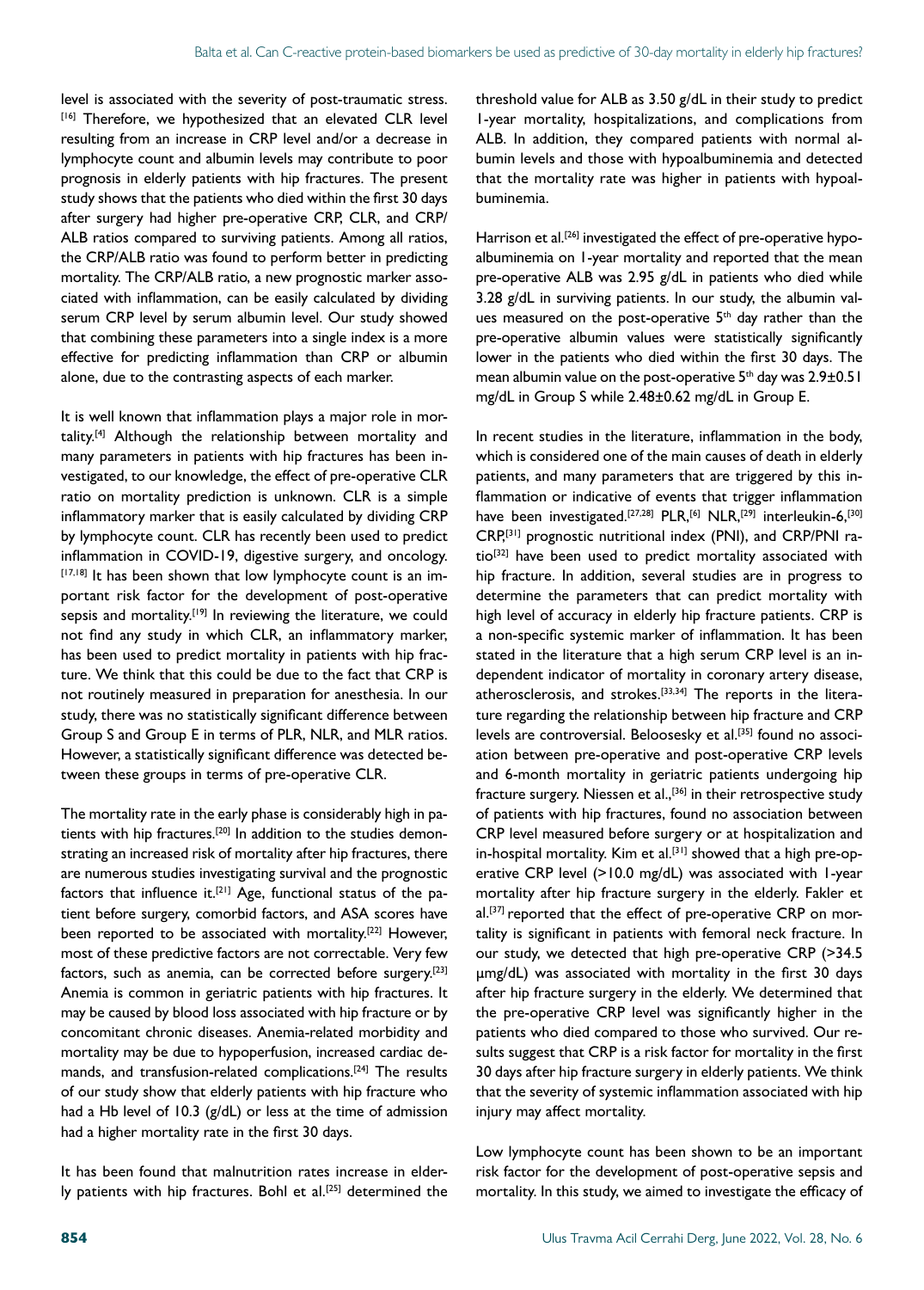CRP when used in conjunction with lymphocytes or albumin as a key inflammatory marker.

Patients with hip fractures are also likely to have more comorbidities. Anesthesia preparations for surgery usually take a long time. Some studies have found that more than 2 or 3 days between admission to the emergency department and surgery were directly related to mortality.<sup>[38]</sup> For this reason, preparations for hip fracture surgery usually start with an emergency room application. The patient's blood count and CBC are routinely checked. However, CRP and ALB are not routinely evaluated. In our study, we found that the pre-operative CRP/ALB ratio in patients with hip fractures had a higher sensitivity and specificity than Hb in predicting the first 30-day mortality, as well as the AUC value. Therefore, we recommend that CRP and albumin be checked in preparation for routine pre-operative anesthesia.

The limitations of our study are that it was a single-center retrospective study and additional large-scale clinical cohorts are needed to confirm these findings.

#### Conclusion

We found that the pre-operative CRP/ALB ratio is an important parameter for predicting the first 30-day mortality in elderly patients with intertrochanteric femur fractures. For this reason, we recommend that CRP and albumin be checked in preparation for routine pre-operative anesthesia.

**Ethics Committee Approval:** This study was approved by the Gaziosmanpaşa University Faculty of Medicine Clinical Research Ethics Committee (Date: 21.10.2021, Decision No: 21-KAEK-218).

**Peer-review:** Internally peer-reviewed.

**Authorship Contributions:** Concept: O.B., H.A.; Design: O.B., M.G.B.; Supervision: O.B., S.A; Resource: O.B., C.U.; Materials: O.B., R.K.; Data: O.B., E.Ç.Z.; Analysis: O.B., M.B.E.; Literature search: O.B., H.A.; Writing: O.B., M.G.B.; Critical revision: O.B., S.A.

#### **Conflict of Interest:** None declared.

**Financial Disclosure:** The authors declared that this study has received no financial support.

#### **REFERENCES**

- 1. Carpintero P, Caeiro JR, Carpintero R, Morales A, Silva S, Mesa M. Complica-tions of hip fractures: A review. World [J Orthop 2014;5:402.](https://doi.org/10.5312/wjo.v5.i4.402)
- 2. Söderqvist A, Ekström W, Ponzer S, Pettersson H, Cederholm T, Dalén N, et al. Prediction of mortality in elderly patients with hip fractures: A two-year prospec-tive study of 1,944 patients. Gerontology 2009;55:496–50[4. \[CrossRef \]](https://doi.org/10.1159/000230587)
- 3. Oztürk I, Toker S, Ertürer E, Aksoy B, Seckin F. Analysis of risk factors affecting mortality in elderly patients (aged over 65 years) operated on for hip fractures. Ac-ta Orthop Traumatol Turc 2008;42:16-21. [CrossRef]
- 4. Sun T, Wang X, Liu Z, Chen X, Zhang J. Plasma concentrations of pro-

and anti-inflammatory cytokines and outcome prediction in elderly hip fracture patients. Injury 2011;42:707-13. [CrossRef]

- 5. Li S, Zhang J, Zheng H, Wang X, Liu Z, Sun T. Prognostic role of serum albumin, total lymphocyte count, and mini nutritional assessment on outcomes after geriat-ric hip fracture surgery: A meta-analysis and systematic review. J Arthroplasty 2019;34:1287–9[6. \[CrossRef \]](https://doi.org/10.1016/j.arth.2019.02.003)
- 6. Wang Z, Wang H, Yang L, Jiang W, Chen X, Liu Y. High platelet-to-lymphocyte ratio predicts poor survival of elderly patients with hip fracture. Int Orthop 2021;45:13–2[1. \[CrossRef \]](https://doi.org/10.1007/s00264-020-04833-1)
- 7. Schroth J, Weber V, Jones TF, Del Arroyo AG, Henson SM, Ackland GL. Pre-operative lymphopaenia, mortality, and morbidity after elective surgery: Systemat-ic review and meta-analysis. Br J Anaesth 2021;127:32– 4[0. \[CrossRef \]](https://doi.org/10.1016/j.bja.2021.02.023)
- 8. Pimlott BJ, Jones CA, Beaupre LA, Johnston D, Majumdar SR. Prognostic impact of pre-operative albumin on short-term mortality and complications in patients with hip fracture. Arch Gerontol Geriatr 2011;53:90– 4[. \[CrossRef \]](https://doi.org/10.1016/j.archger.2010.06.018)
- 9. Helminen H, Luukkaala T, Saarnio J, Nuotio M. Comparison of the mini-nutritional assessment short and long form and serum albumin as prognostic indi-cators of hip fracture outcomes. Inj[ury 2017;48:903–8.](https://doi.org/10.1016/j.injury.2017.02.007)
- 10. Ansar W, Ghosh S. Inflammation and inflammatory diseases, markers, and media-tors: Role of CRP in some inflammatory diseases. In: Biology of C Reactive Pro-tein in Health and Disease. Berlin, Germany: Springer; 2016. p. 67–10[7. \[CrossRef \]](https://doi.org/10.1007/978-81-322-2680-2_4)
- 11. Rifai N, Ridker PM. High-sensitivity C-reactive protein: A novel and promising marker of coronary heart disease. Clin Chem 2001;47:403– 1[1. \[CrossRef \]](https://doi.org/10.1093/clinchem/47.3.403)
- 12. Pepys MB, Hirschfield GM. C-reactive protein: A critical update. J Clin Investig 2003;111:1805–1[2. \[CrossRef \]](https://doi.org/10.1172/JCI200318921)
- 13. Hu H, Deng X, Song Q, Lv H, Chen W, Xing X, et al. Prognostic value of the preoperative lymphocyte-to-C-reactive protein ratio and albumin-to-globulin ratio in patients with osteosarcoma. OncoTargets Ther 2020;13:1267[3. \[CrossRef \]](https://doi.org/10.2147/OTT.S287192)
- 14. Olofsson B, Stenvall M, Lundström M, Svensson O, Gustafson Y. Malnutrition in hip fracture patients: An intervention study. J Clin Nurs 2007;16:2027–38[. \[CrossRef \]](https://doi.org/10.1111/j.1365-2702.2006.01864.x)
- 15. O'Daly BJ, Walsh JC, Quinlan JF, Falk GA, Stapleton R, Quinlan WR, et al. Se-rum albumin and total lymphocyte count as predictors of outcome in hip fractures. Clin Nutr 2010;29:89–9[3. \[CrossRef \]](https://doi.org/10.1016/j.clnu.2009.07.007)
- 16. Passos IC, Vasconcelos-Moreno MP, Costa LG, Kunz M, Brietzke E, Quevedo J, et al. Inflammatory markers in post-traumatic stress disorder: A systematic review, meta-analysis, and meta-regression. Lancet Psychiatry 2015;2:1002–12[. \[CrossRef \]](https://doi.org/10.1016/S2215-0366(15)00309-0)
- 17. Neary C, McAnena P, McAnena O, Kerin M, Collins C. C-reactive protein-lymphocyte ratio identifies patients at low risk for major morbidity after oesoph-agogastric resection for cancer. Digest Surg 2020;37:515– 23. [CrossRef]
- 18. Damar Çakırca T, Torun A, Çakırca G, Portakal RD. Role of NLR, PLR, ELR and CLR in differentiating COVID-19 patients with and without pneumonia. Int J Clin Pract 2021;75:e14781. [CrossRef]
- 19. Blanco JF, da Casa C, Pablos-Hernández C, González-Ramírez A, Julián-Enríquez JM, Díaz-Álvarez A. 30-day mortality after hip fracture surgery: Influence of postoperative factors. PLoS O[ne 2021;16:e0246963.](https://doi.org/10.1371/journal.pone.0246963)
- 20. Forni C, Gazineo D, D'Alessandro F, Fiorani A, Morri M, Sabattini T, et al. Pre-dictive factors for thirty day mortality in geriatric patients with hip fractures: A prospective study. Int Orthop 2019;43:275-8[1. \[CrossRef \]](https://doi.org/10.1007/s00264-018-4057-x)
- 21. Maxwell M, Moran C, Moppett I. Development and validation of a preoperative scoring system to predict 30 day mortality in patients undergoing hip fracture sur-gery. Br J Anaesth 2008;101:511–7. [\[CrossRef \]](https://doi.org/10.1093/bja/aen236)